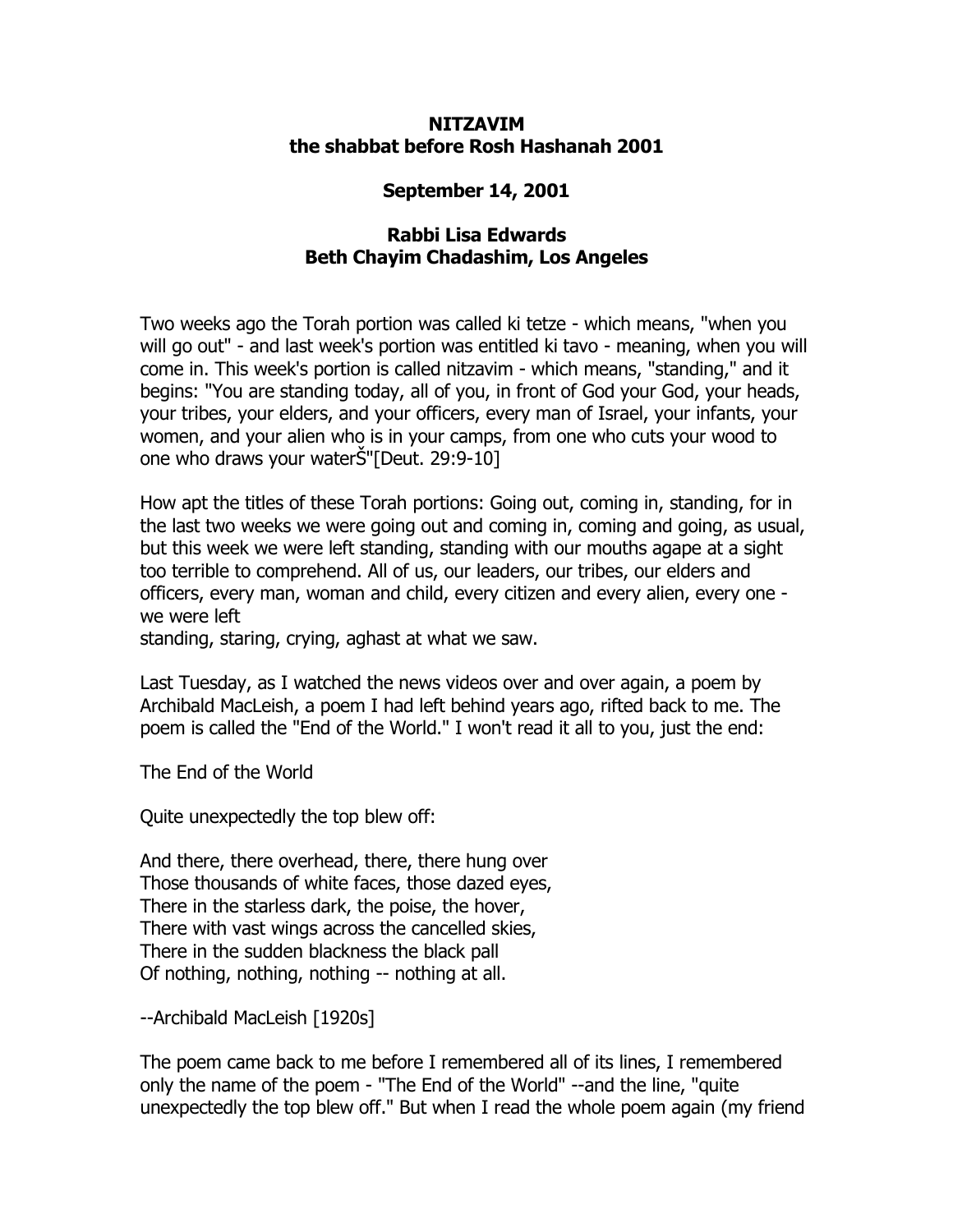Danny Miller found it for me on the internet in about 30 seconds), I was struck by the accuracy of the images:

quite unexpectedly the top blew off thousands of faces, dazed eyes starless dark vast wings across the cancelled skies the sudden blackness, the black pall

The gentle Archibald Macleish, an attorney as well as a poet, once a Librarian of Congress, and assistant secretary of State under Franklin Roosevelt, wrote this poem decades before [in the 1920s] the invention of the atom bomb, yet even though he is long gone from us, he somehow long ago seemed to have gotten it right.

Except, except not quite all correct. Not his last line there MacLeish misses, thank God, there he's wrong:

the sudden blackness the black pall Of nothing, nothing, nothing -- nothing at all.

For while it's true that where had stood the once tallest towers in the world there was a sudden blackness, while it's true that in the space where had stood the once tallest towers in the world there seemed now to be nothing, once we looked down instead of up, yes even in the terrible rubble and smoke, what we saw was far from nothing - it was something amazing -- the best of humanity coming from the worst of humanity:

it was the rescuers and the ordinary citizens doing extraordinary acts;

it was the quiet interactions of people one on one;

it was the kindness with which people treated one another everywhere all day on Tuesday and since;

it was the outpouring of support and sympathy from all over the world (even from some unexpected places and persons);

it was the quiet vigils, and the prayer gatherings, the hand holding and the hugs; it was all those inspiring stories that are being told of simple acts and astounding feats of courage and strength and resolve.

It was the rush of so many to say, yes bring judgment against the perpetrators but do not become terrorists ourselves in our rush to judgment.

Do not forget our humanity in the face of their inhumanity.

Do not forget what unites us in the face of such attempts to divide us.

Do not forget love in the face of such hatred.

And one more thing in the midst of all this . . . all those questions about God:

- how could God let this happen? where was God in all of this?

I come back to our Torah portion, to our standing before Moses listening to God's invitation. For there with Moses, we were not standing our mouths agape in